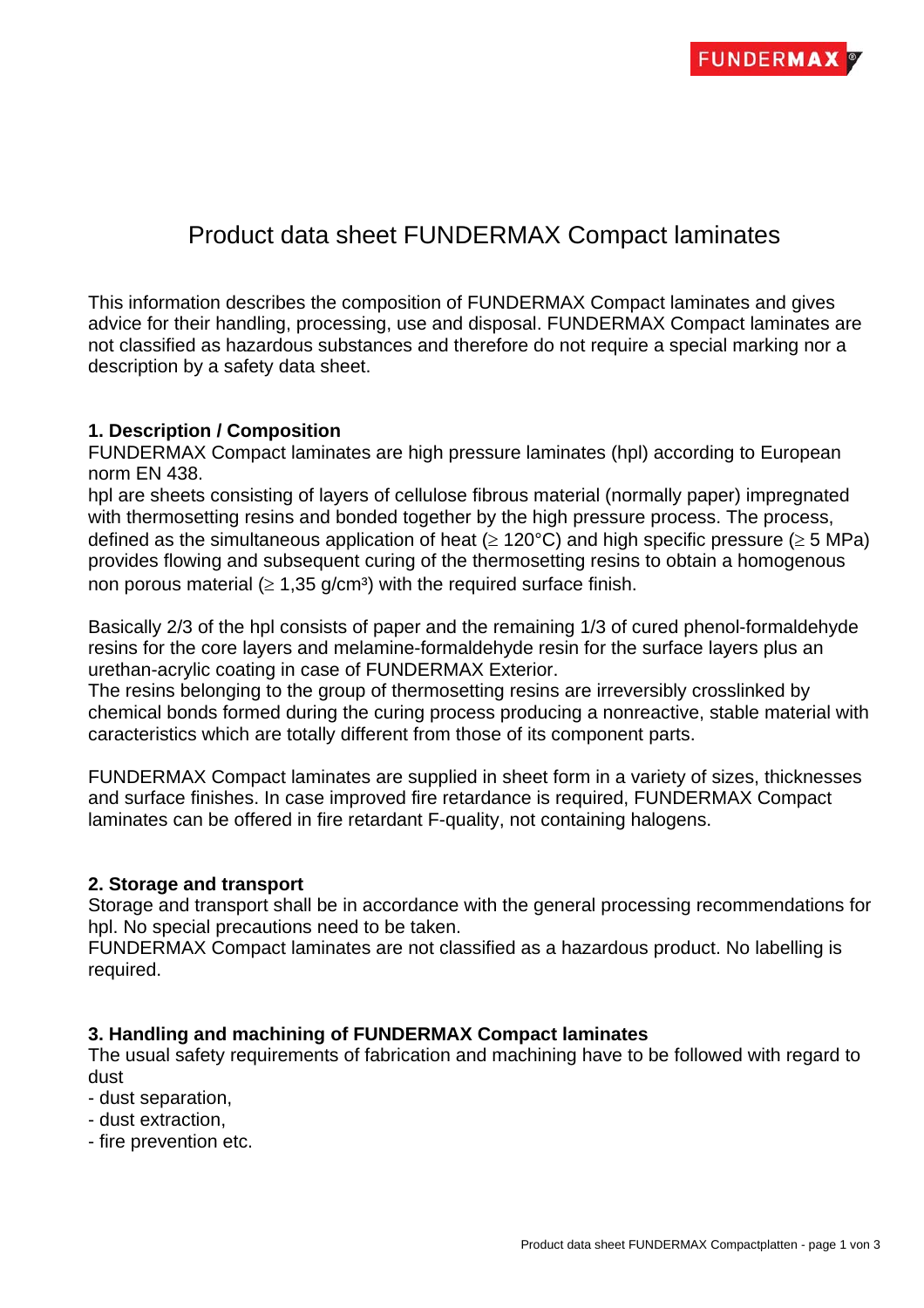Because of the possibility of sharp edges protective gloves should be worn when handling laminates. The contact with dust from hpl does not present any special problems, however a small percentage of personnel may be sensitive or even allergic to maching dust in general.

## **4. Environmental and health aspects in use**

FUNDERMAX Compact laminates are a crosslinked, duromere material that is chemically inert. Due to their very low permeability FUNDERMAX Compact laminates act as a barrier against possible gaseous emmissions.

FUNDERMAX Compact laminates are approved for direct contact with foodstuff. The decorative surface of FUNDERMAX Compact laminates is resistant to all common household solvents and chemicals and have therefore been used for many years in applications where cleanliness and hygiene are demanded.

The non porous surface is easy to disinfect with hot water, steam and all types of disinfectants used in hospitals and other commercial applications.

### **5. Maintenance**

As hpl do not suffer from corrosion and oxidation, no further surface protection and no maintenance apart from cleaning is needed.

## **6. hpl in case of fire**

FUNDERMAX Compact laminates are difficult to ignite and have a low spread of flame. The evacuating time in case of fire is therefore prolonged.

In case of lack of oxigen, the fire can produce toxic substances due to incomplete combustion as with any other organic material.

FUNDERMAX Compact laminates are also available in F-quality (fire retardant) and do not contain halogenated fire retardants. They pass the requirements for Euroclass  $B - s2$ , do acc. to EN 13501-1 (thickness  $\geq$  4mm).

In case of fires in which hpl are involved, the same fire fighting techniques should be employed as with other wood based materials.

## **7. Energy recovery**

Due to their high calorific value (18 – 20 MJ/kg) hpl are ideal for thermal recycling. When burned completely at 700°C, hpl are transformed to energy, water and carbon dioxide.

Well controlled burning processes are achieved in modern approved industrial incinerators. Ashes of this process can be brought to controlled waste disposal sites. They do not contain heavy metals.

### **8. Waste disposal**

hpl can be disposed on controlled waste disposal sites according to current national and/or regional regulations.